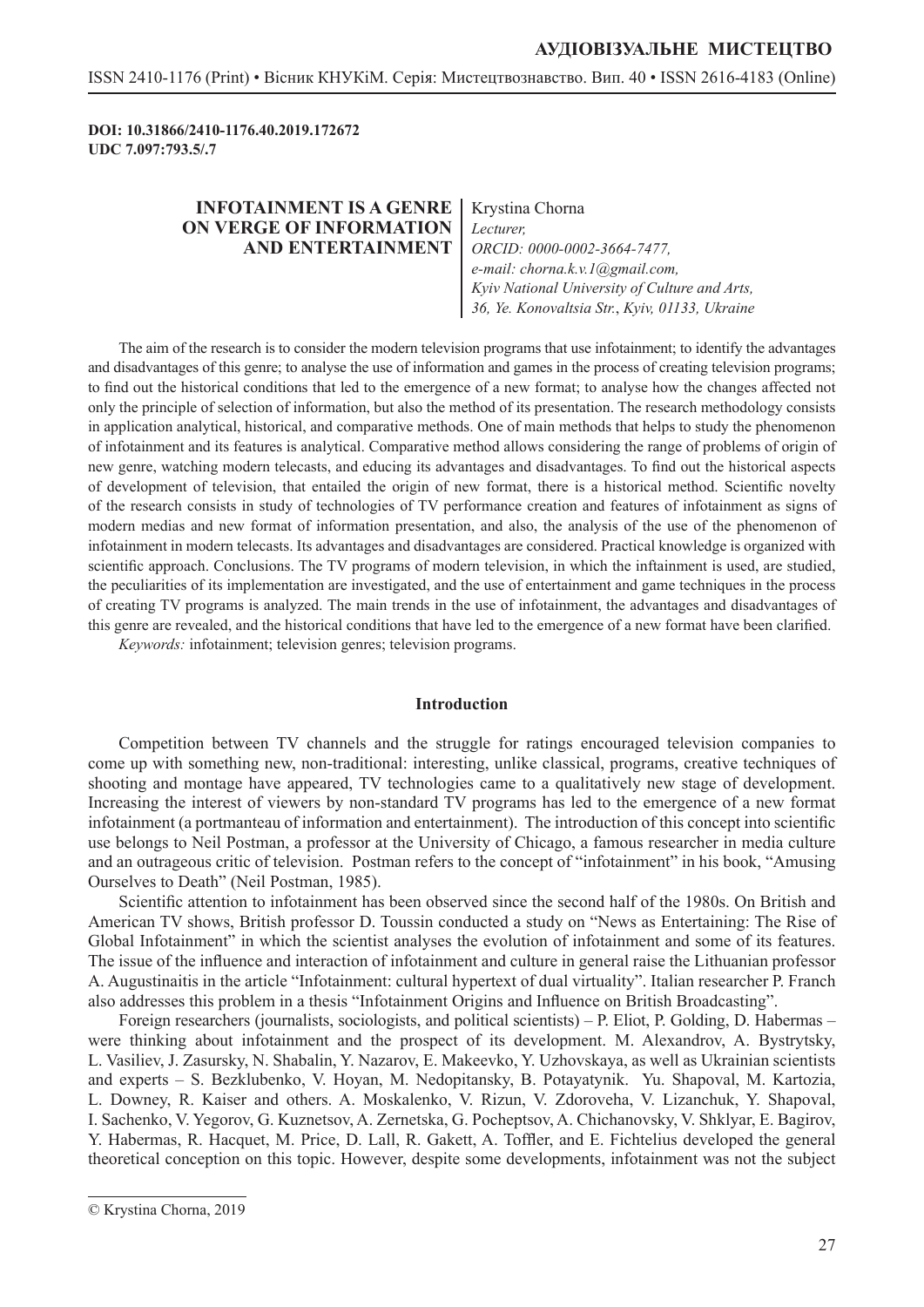of integrated scientific research, but only some aspects. As television increasingly intensifies performance and offers viewers products where entertainment is increasingly dominated by information and journalism, it was decided to explore infotainment as a new format for information presentation, its features of television programs, and to identify the advantages and disadvantages of using it.

### **The purpose of the article**

The purpose of the study is to consider TV programs that use infotainment; to identify the advantages and disadvantages of this genre; to analyse the use of infotainment and games in the process of creating television programs; to find out the historical conditions that caused the emergence of a new format; to analyse how the changes affected not only the principle of selection of information, but also the method of its presentation; to determine, why editorial teams began to use all methods to create non-standard informational materials, to connect inconsistent things and phenomena, to represent information programs.

### **Presentation of the main material**

The introduction of infotainment is based on the historical conditions of TV development, social and political practices, socio-economic and political changes in the state, the unceasing growth of competition and the increased influence of corporate and economic interests. The rapid progress of the latest technologies, the transformation of the main communicative changes led to an increase in media products entertainment and the emergence of new genre formations. Modern television began to intensify performance and offer viewrs products where entertainment is increasingly dominated by information and journalism, and the search for topics has been removed from the category of priority media strategies in the so-called category of human curiosity, the reflection of events, and the phenomena of social processes.

At the same time, the problem of improving the tools for influencing social consciousness through television has blown up recently. Competition between TV channels and the struggle for ratings encouraged TV companies to come up with something new, non-traditional. There were interesting, non-classic, programs, creative techniques of shooting and montage, television technologies came to a qualitatively new stage of development. Using the long-standing principle of "bread and games", at first a variety of entertainment shows appeared on foreign channels, and later on Ukrainian TV channels. Subsequently, the so-called entertaining format took over also informational programs, in particular news releases. The non-stop growth of competition, coupled with the increased influence of corporate economic interests, which led to the search for themes of the category of priority strategies for the media in the so-called category of human curiosity and the illusion of sensational facts, led to the emergence of a new genre of "infotainment" (a portmanteau of information and entertainment) in the United States in the 1980s. It was a new kind of information programs, where the news was presented in the most fun form, which helped to present an objective picture of reality via entertainment, added the brightness and performance to programs. There was an interpenetration (diffusion, hybridization, transformation) of genres, types and forms of television production.

The genre of infotainment has become a standard of novelty and purposefulness, has gained ferocious popularity on television and markedly distinguished from other well-known information television genres. By the time, infotainment was used in numerous entertainment programs about the stars, where the information about the lives of celebrities was presented to the viewer in a simple way. Such entertaining, easy to perceive, show began to exceed the ratings of traditional programs, lowered the ratings of information releases. Therefore, news editors began to emulate this genre, to feed news within the infotainment easily, dynamically, without overloading the brain of the viewer with mental effort.

The desire of viewers to observe the performance on the screen and enjoy the TV product, and not just to perceive dry information, has forced media professionals to look for new tools and techniques for attracting the audience. "Reorganization of speech, along with many fundamental changes in mass media, highlighted the important characteristic of a new audience – entertainment-oriented. This tendency was especially noticeable on television" (Smirnov, 2002). Faced with the problem of attracting the audience to their product, TV companies began to use various tricks, use new methods and techniques for providing information, and the main criterion of production programs was human curiosity. Therefore, they began to use actively the interpretation – "simple and interesting, it appeals to the ready-made formulas that are in the minds of the audience. The wording that lies on the surface, well-known judgments, folk wisdom, stamps from songs and cinema often take up the main resistance of the text, and the reporter's speech is oversupplied with quotations and quotes. The rich visuals is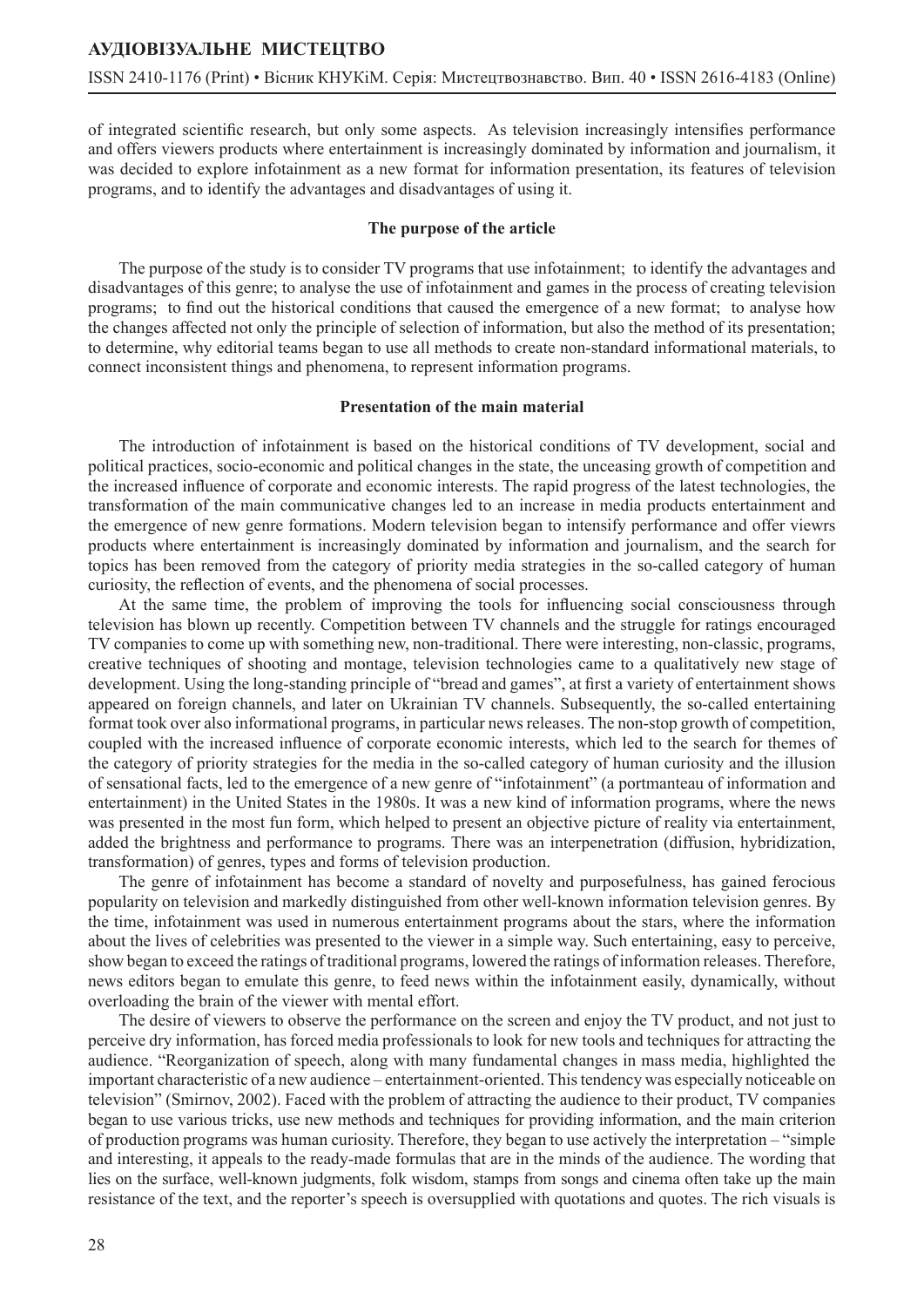a harmonious combination of notes with a set of pictures filled with action, makes the plot more meaningful and interesting" (Bespamyatnova, 2005, p. 33).

Another researcher S. Smetanin believes that "today, in the journalistic text, there is a shift in emphasis on what is being said about how this is being said" (Smetanina, 2002, p. 382), because the non-standard form of information presentation makes it easier to keep an event in memory. Therefore, news producers intensify their efforts changing the concept of the main channel program, facilitating the format and style of the information presentation. Increasingly, information programs have a taste for infotainment – entertainment information, presentation of news in the form of entertainment programs or with a touch of entertainment (Zorkov, 2005). Infotainment in the professional hands of TV companies has become an incredible tool for creating a performance; it gave programs that represent events of the day or week, bright colours. The content of the picture during the interview is neither informative nor reportage. The sports hero presence, cropped on one side by a waist-high plan on the background of treadmills and football fields, is unacceptable for infotainment, since it is too stamped, characterized by purely informational genres (usually such pictures appear in reports about sports competitions). A similar interview with the same hero, recorded, for example, sitting on the grandstand, in a more natural pose, is more appropriate for infotainment (Symonina). The rich visuals is a harmonious combination of voiceover with a set of pictures filled with action, makes the plotting more meaningful.

First, the richness of visuals depends on the shooting location. At the same time, the classical standards of the picture combination (shift of close-up, medium, and wide shots) are not broken. That is why the classic standards of the shots combination are called classic not to be broken, because it is a cornerstone. Often fragments of interviews are designed with the appropriate video. This method applies only in two cases. In the first case, when the interviewee says that there are high-profile shots that clearly confirm his words, or when there are so-called "dropouts", when the interviewee needs to be "covered" with another video (Symonina). The so-called reconstruction promote the creation of associative visuals – the event restoration that took place in the past, in real time and place. Often, the reconstruction of events resorted to plots of criminal news (note that L. Downey and R. Kaiser attributed to the priority topics of infotainment both stories about the celebrities and criminal stories) (Downey and Kaiser, 2013, p. 3). Reconstructions give an opportunity to show events from heroes' past. For example, the story of the hero about how he met his wife on the Andriyivsky Uzviz in Kyiv can be illustrated by "reconstruction of events". This can replace the lack of archival video or static photos. It is the similarity of the characteristics, methods and ways of creating plots in the genre of "infotainment" to the characteristic features of creating a portrait essay, gives the right to consider the latest genre in the course, which refers to classical feature journalistic broadcast. After all, one of the functions of feature journalism is the disclosure of a typical, common through an individual, separate. By reaching the completeness of the generalization, revealing characteristic, feature journalism uses a figurative reflection of reality, and this image is created from an unknowing, factual material (Kuznetsov, Zvyk and Yurovsky, 2002, 304 pp.)

As Professor G. Pocheptsov noticed precisely, "TV lives on the sale of living souls, turning them into dead ones. The top manager comes to the advertiser and says: I need women, 40-60 years old, housewives. And they answer: they are on such a show every day on weekdays at 17:00. You are welcome" (Kutiepov, 2006). The tendency of information presentation in the genre of infotainment has also gained enormous popularity in television entertainment programs and realtime shows. The nature of these shows is emotional, not rational. Their task is to warm up the viewers' emotions, to cause laughter, admiration, joy, to entertain with various jokes, action scenes, to become the witnesses of incredible adventures, events – that previously was the privilege of cinema, theatre, literature, but as an artistic design. Therefore, powerful advertising companies are being run to focus the audience on these television programs, and producers, scriptwriters and directors give even more exposure, scandalous clashes, erotization of privacy to cameras. Speaking about the pursuit of entertainment, it should be noted that there is a problem of moral and cultural degradation. People, who are ready at any cost to get on the TV, show a non-standard behaviour in the picture, resorting to various nonsense, losing human dignity. It is especially important between amusement and medias not to lose understanding of communication between culture and media. If we consider not just news infotainment on other channels, we can find Ukrainian analogies of western and Russian shows. True, often foreign franchises are tabloid and turn into primitive episodes with pseudo-educational value. Therefore, the programs that should be opened for discussion with taboo themes simply turn them into a scandal. Consequently, the question arises: is the format of infotainment good? On the other hand, long-trodden paths of documentary programs and tourist reviews often promote their own content. The first is, in fact, a classical example of infotainment: the urgent issues are presented through an interesting form for the audience; however, given the dependence of television on a narrow circle of owners,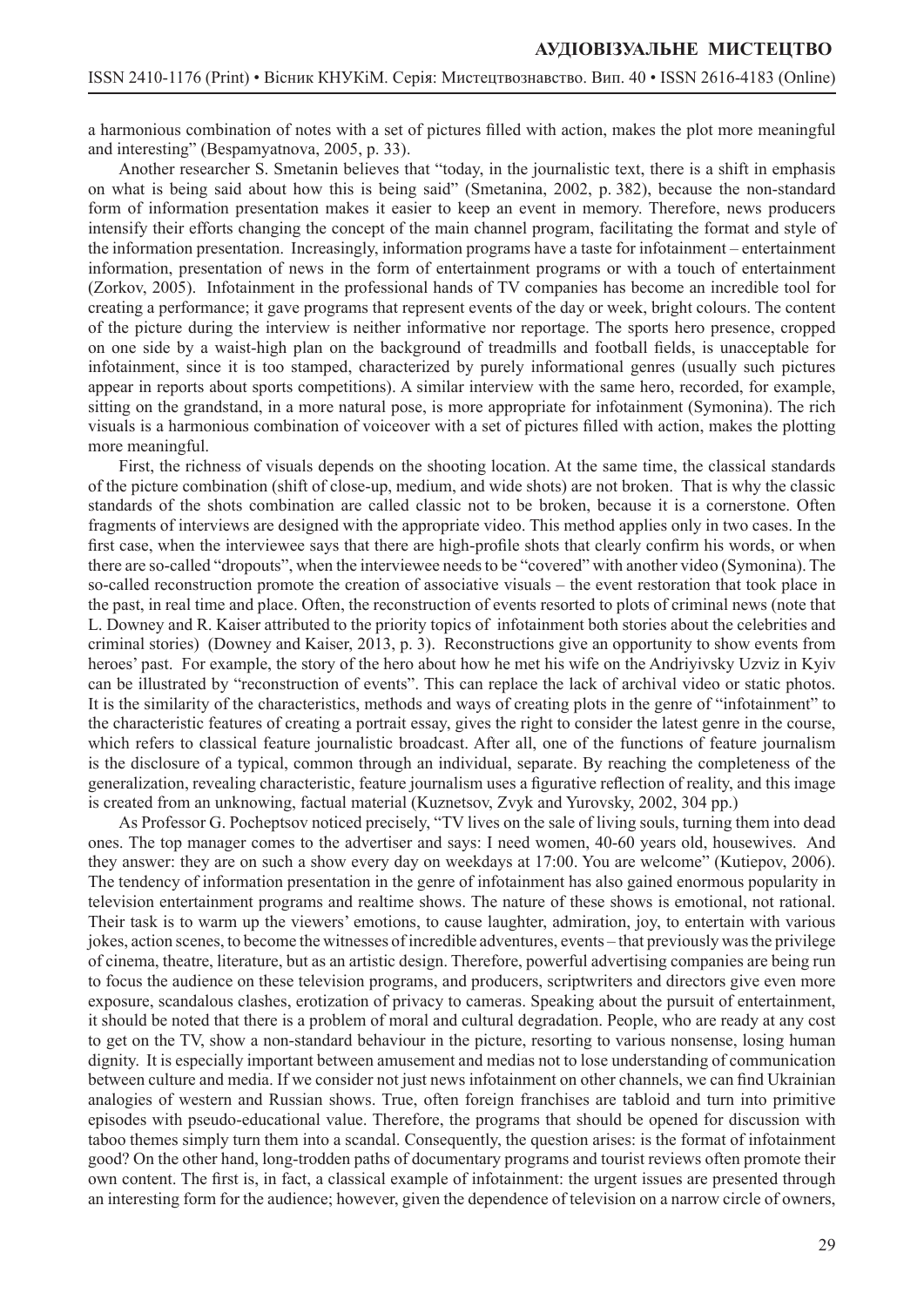### **АУДІОВІЗУАЛЬНЕ МИСТЕЦТВО**

### ISSN 2410-1176 (Print) • Вісник КНУКіМ. Серія: Мистецтвознавство. Вип. 40 • ISSN 2616-4183 (Online)

there is always a question of the objectivity of such programs. Again, the educational function of journalism is very doubtful, is inferior to if not the propaganda, but the correction of public opinion (Kostruba).

Travel blogs or travel programs are also a classic example of infotainment, but in this case specifically in an international aspect. The lack of a political component and relative popularity among the audience raise the main issue – the quality of the content. Only local giants (with the help of a financial component) can handle this task. Media is used actively and purposefully by people for two reasons – for the sake of the need for information and entertainment needs, with a separate motivation to receive education. These two needs have been already intertwined with each other that they even show mutual claims. When a person feels the need for information, as expected, it will be presented in interesting and attractive way. It is still good, but not so true, reversal procedure when people are entertaining, they want to get information and facts, information, regardless of the presentation – through a sketch of politics or a parody of an important social event: nevertheless, such information contains a share social or personal truth (Kostruba, 2019). It is clear that the hybrid genre of infotainment lives on its own code, that is, it is trended, first, to intrigue, scare or make laugh the viewer. In this genre, the main thing is not to give the consumer a hold on, and the question of how this method is being made goes into the background. However, in the word infotainment, the first part origins from information. Therefore, it would be desirable, launching a television project, to think that this part is combined with entertainment harmoniously. Then, if it does not make the viewer think, he will be provided with useful information. Because of the mass spread of infotainment on national TV channels and even the oversupplied with it, yet this new format of information releases has remained undeveloped. There are many reasons for it, and one of them is the lack of qualified journalists who are capable of thinking non-standard, or yet unreadiness to manifest themselves in the specified direction. Despite criticism of this news format, it is worth to give proper respect to infotainment. Indeed, its development should make the Ukrainian TV interesting.

The scientific novelty of the article is to study the technologies of creating the TV performance and the features of infotainment as signs of modern media and the new format of information, as well as in the analysis of the use of the phenomenon of infotainment in modern television programs. It considers its advantages and disadvantages, systematized practical knowledge on the basis of a scientific approach.

#### **Conclusion**

On post-Soviet TV, under the influence of market relations, the struggle for ratings and the crisis of ideas led the leaders of traditional programs to change the format of television broadcasts. The changes affected, firstly, the principle of selection of information – the share of "official" has decreased, the number of reports on social and cultural issues has increased. Secondly, the ways of information presentation have changed: in the reports and plots, the "extraction" of not only facts, but also unfeatured, but interesting details to the mass viewers of the highlighted event. The editorial teams began to use all the methods for creating information materials, to combine inconsistent things and phenomena, which allowed informing recipients in a non-intrusive form, re-present information programs, and create new television projects. The rapid progress of the latest technologies, the transformation of the main communicative changes led to an increase in media products entertainment. Television increasingly intensifies performance practice and offers to viewers products where entertainment is increasingly dominated by information and journalism, used as a means of the audience's mindset formation.

Despite the critics of this format, it is worth to give proper respect to infotainment, because its development should make the Ukrainian and especially regional television much more interesting and creative. The results obtained from the research can be used to create a competitive television product, in the television channels planning and the creation of individual programs, as well as within the educational process; the results of the study may be of interest to those who are engaged in the study of modern entertainment television.

#### **References**

Bespamjatnova, G.N. (2005). *Informacionnye proekty Leonida Parfenova na NTV* [Information projects by Leonid Parfenov at NTV]. *Akcenty*, no. 1/2, pp 33.

Downey, L. and Kaiser, R. (2013). *News about news*. *Pravo obshchestva znat*, [online] Available at: <http://www.imw. org.il/russian/article.phpid 312> [Accessed: 3 March 2019].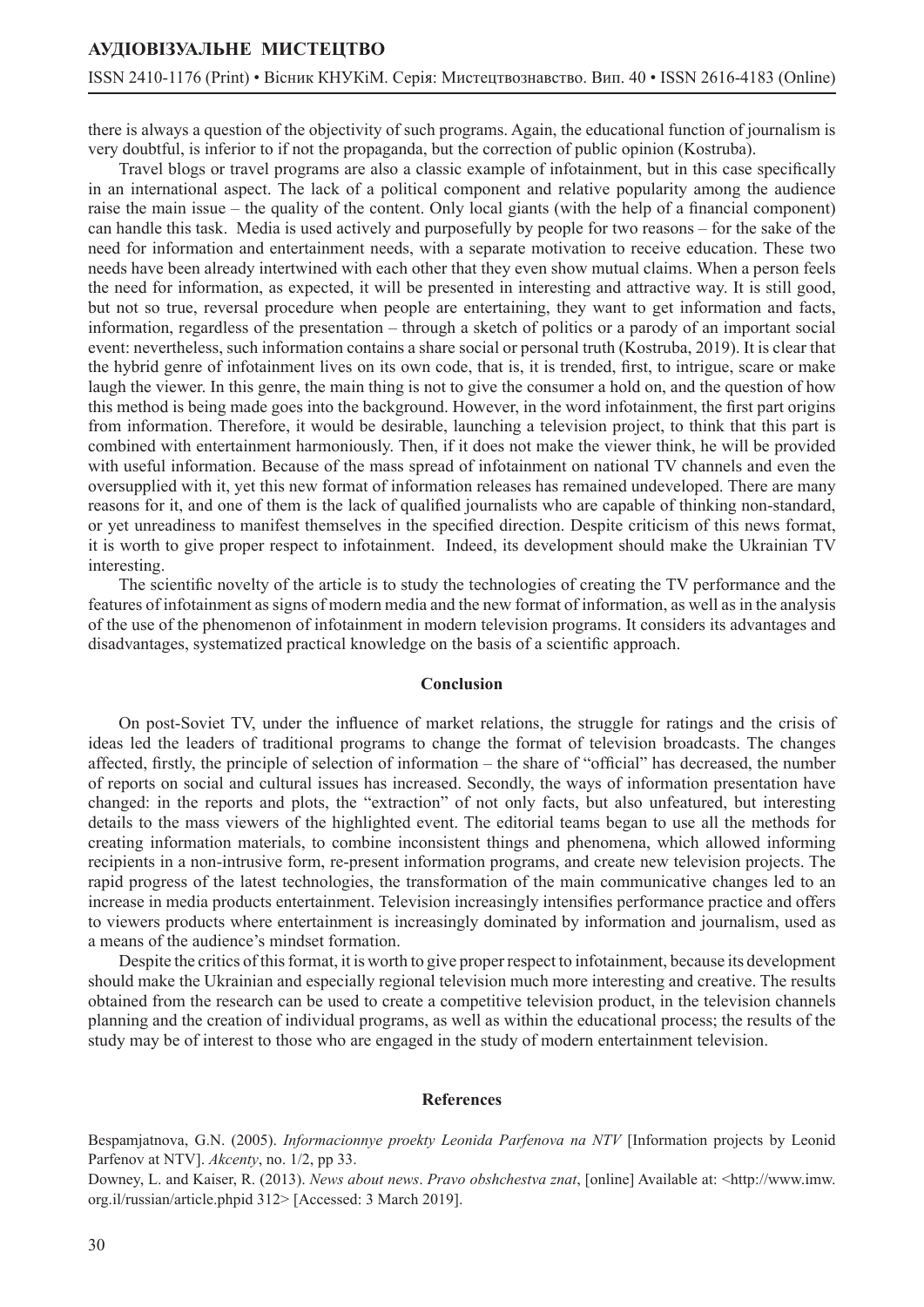### **АУДІОВІЗУАЛЬНЕ МИСТЕЦТВО**

Kostruba, O. *Problemy i mozhlyvosti ukrainskoho infoteinmentu* [Challenges and opportunities of the Ukrainian infotainment], [online] Available at: <http://ua.ejoonline.eu/2466/сфери висвітлення/проблеми-і-можливостіукраїнського-інфотейнменту [Accessed: 10 March 2019].

Kutiepov, B. (2013). Sohodni ukrainske telebachennia – tse «rozvazhalivka», «skandalnist»… [Today Ukrainian TV is leisure and skandaluosness]. *Detektor media*, [online] Available at: <https://detector.media/withoutsection/ article/78007/2013-01-08-bogdan-kutepov-sogodni-ukrainske-telebachennya-tse-rozvazhalivka-skandalnist-siski-ipiski/ [Accessed: 10 March 2019].

Kuznetcov, G.V., Tcvik, V.L. and Iurovskii, A.Ia., eds. (2002). *Televizionnaia zhurnalistika* [TV journalism]. Moscow: MGU Publishing.

Smetanina, S.I. (2002). *Media-tekst v sisteme kultury: Dinamicheskie protcessy v iazyke i stile zhurnalistiki kontca XX veka* [Media-text in system of culture: dynamic processes in language and style of journalistic at the end of the XX century]. Moscow: Izdatelstvo Mikhailova V.A.

Smirnov, V.V. (2002). *Formy veshchaniia: funktcii, tipologiia, struktura radioprogramm* [Forms of the bradcasting: functions, typology, structure of the radio program]. Moscow: Aspekt Press.

Symonina, N. (2006). *Novitni zhanry ukrainskoi telezhurnalistyky: rozvytok infoteinmentu* [Newest genres of Ukrainian TV journalism: development of infotainment], [online] Available at: <http://journlib.univ.kiev.ua/index. php?act=article&article=2101> [Accessed: 3 March 2019].

Zorkov, N.N. (2005). Infotainment on Russian television. *RELGA*, no. 19(121), [online] Available at: <http://www.relga. ru/Environ/WebObjects/tgu-www.woa/wa/Main?textid=735&level1=main&level2=articles [Accessed: 10 March 2019].

#### **Список використаних джерел**

1. Беспамятнова Г. Н. Информационные проекты Леонида Парфенова на НТВ. *Акценты.* 2005. № 1/2. С. 33.

2. Дауни Л., Кайзер Р. Новости о новостях. *Право общества знать*. 2013. С. 312.

3. Зорков Н. Н. Инфотейнмент на российском телевидении. *RELGA*. 2005. № 19(121). URL: http://www. relga.ru/Environ/WebObjects/tgu-www.woa/wa/Main?textid=735&level1=main&level2=articles (дата звернення: 10.03.2019).

4. Коструба О. *Проблеми і можливості українського інфотейнменту*. URL: http://ua.ejoonline.eu/2466/ сфери-висвітлення/проблеми і можливості українського інфотейнменту (дата звернення: 10.03.2019).

5. Кутєпов Б. (2013). Сьогодні українське телебачення – це «розважалівка», «скандальність»… *Детектор медіа*. URL: https://detector.media/withoutsection/article/78007/2013-01-08-bogdan-kutepov-sogodni-ukrainsketelebachennya-tse-rozvazhalivka-skandalnist-siski-i-piski/ (дата звернення: 10.03. 2019).

6. Симоніна Н. *Новітні жанри української тележурналістики: розвиток інфотейнменту.* URL: http:// journlib.univ.kiev.ua/index.php?act=article&article=2101 (дата звернення: 3.03.2019).

7. Сметанина С. И. *Медиа-текст в системе культуры: динамические процессы в языке и стиле журналистики конца XX в.* Санкт-Петербург: Изд-во Михайлова В. А., 2002. 382 c.

8. Смирнов В. В. *Формы вещания: функции, типология, структура радиопрограмм.* Москва : Аспект Пресс, 2002. 203 с.

9. *Телевизионная журналистика* / редкол.: Кузнецов Г. В., Цвик В. Л., Юровский А. Я. Москва : Изд-во МГУ: Высшая школа, 2002. 304 с.

*The article was received in editors office: 26.03.2019*

## **ІНФОТЕЙНМЕНТ – ЖАНР НА МЕЖІ ІНФОРМАЦІЇ ТА РОЗВАГИ**

Чорна Кристіна Василівна *Викладач, Київський національний університет культури і мистецтв, Київ,Україна*

Мета дослідження – розглянути телевізійні програми, у яких використовується інфотейнмент; виявити переваги та недоліки цього жанру; проаналізувати використання інфотейнменту та гри в процесі створення телевізійних програм; з'ясувати історичні умови, що спричинили виникнення нового формата; проаналізувати, як зміни торкнулися не тільки принципу відбору інформації, а й способу її подавання. Методологія дослідження